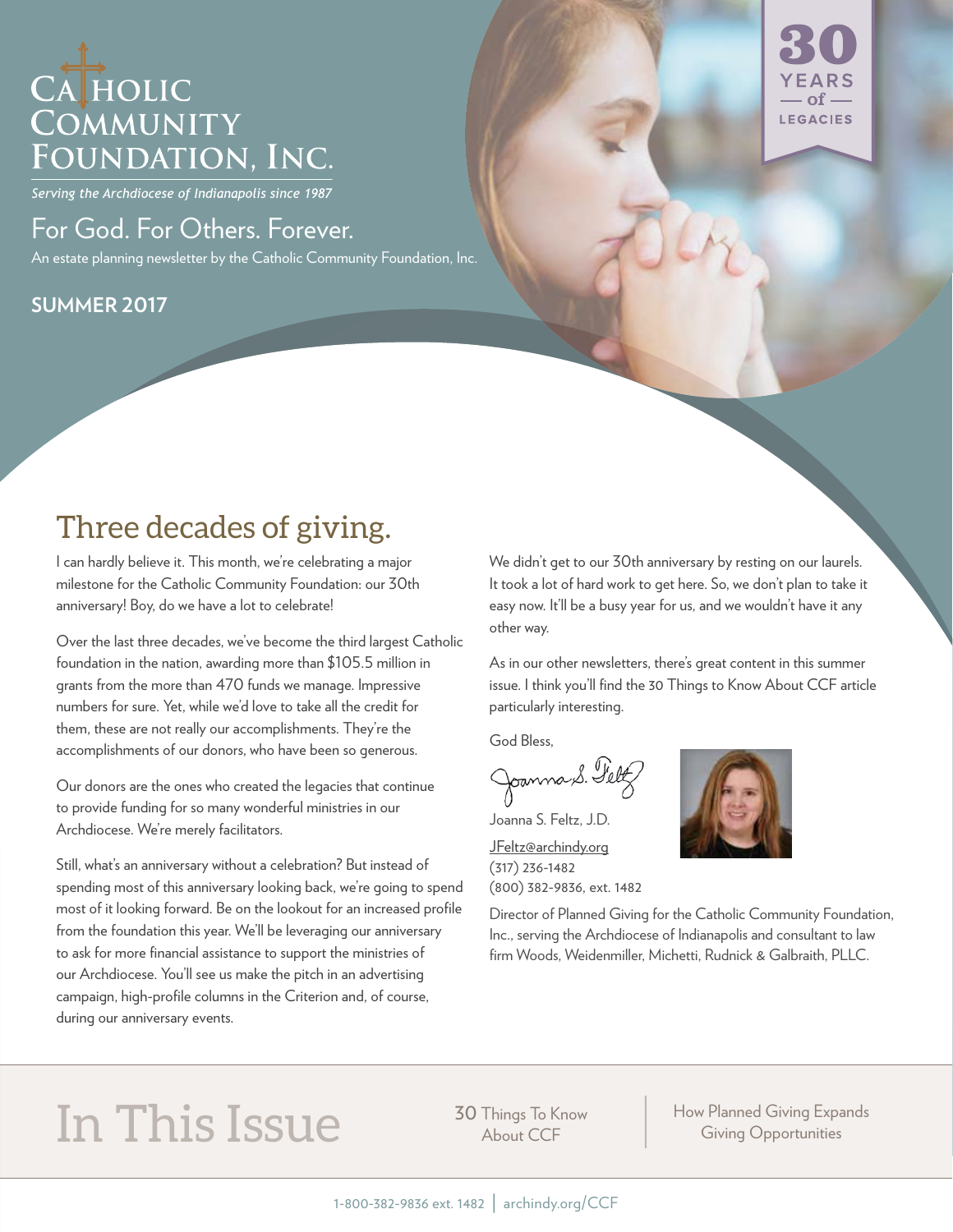### Achieving Our Mission

There are many rewarding ways to support the Church's mission. Planned giving expands the range of giving opportunities and opens the door to wider participation. For some, that means an outright gift of cash or appreciated property; for others, a more personalized approach can be better. Sometimes it's a combination of gift plans that makes it possible to achieve your important goals as you support our Archdiocesan ministries.

In this issue, we provide a brief introduction to planned giving and some of the ways endowment gifts and gifts through a donor advised fund can benefit both the Church and the donor. All planned gifts—small and large—play a fundamental role in helping us achieve our mission.

#### Why Planned Giving Is So Attractive

Planned gifts are charitable gifts that can be beneficial to both you and the Church. Often, you can enjoy enhanced tax and financial benefits while making a gift that is the right fit for your personal planning goals. But it need not be complicated or difficult:

- Most planned gifts are easy to understand and implement.
- Planned giving is not just for the wealthy—gifts of all amounts are appreciated and make an impact.

Two effective and meaningful options for helping our Archdiocese make a difference in others' lives are endowment gifts and gifts through a donor advised fund (DAF).

#### Exactly What Is An Endowment Gift?

An endowment is a permanent fund set aside for a special purpose. Through an endowed fund, you can support, in perpetuity, a favorite cause. The gift is self-renewing and can even create opportunities for others to join in extending a meaningful legacy. Here's how an endowed fund works:

- The endowed fund is established through a tax-deductible charitable gift.
- The principal of the endowed fund is invested and only its income is used to provide the designated support.
- If new tax-deductible gifts are added, the endowment grows and so does the income stream.
- Since the principal is never invaded, the fund becomes a growing perpetual source of funds for the program or service you've chosen. And the gifts continue, from year to year and even generation to generation!

You may prefer to contribute to an existing endowment rather than create your own. Some of the endowed programs you can support through the Catholic Community Foundation include:

- The Bishop Simon Bruté College Seminary Endowment Fund Distributions support the operations of the Bishop Simon Bruté College Seminary, which provides spiritual formation for young men in our Archdiocese who are considering the Roman Catholic priesthood.
- The Catholic Charities of the Archdiocese of Indianapolis Endowment Fund – Distributions support the programs and works of Catholic Charities of the Archdiocese of Indianapolis and its member agencies.

• The Next Step Endowment Fund – Distributions provide funds to Catholic secondary schools for financial aid to low-income children.

*Example:* Nearing his retirement, Cory wanted to acknowledge and pay tribute to his parents for all the opportunities they provided that paved the way to his professional success. Knowing their lifelong commitment to supporting the Archdiocese of Indianapolis, Cory established an endowed fund in their honor. Each year, the income from the endowed fund is used to support their favorite program. Cory plans to make future contributions to the fund as well, including a bequest provision in his will, and he has invited his children to make contributions as they are able. It's an admirable family venture – one that has a never-ending impact on our important work.

#### Donor Advised Fund Gifts

A donor advised fund is a giving account established and maintained by a "sponsoring organization" such as Catholic Community Foundation. The primary advantage of these funds is that they are easy to use. Briefly, here is how they work:

- A donor makes an irrevocable contribution to a donor advised fund in accordance with the established fund rules and procedures.
- The donor is eligible for an immediate charitable income tax deduction for the contribution, subject to standard limitations for deduction amounts.
- Contributed assets are maintained in a segregated account, where they are professionally managed and grow, tax free. Donors cannot choose how assets are invested, but investment categories intended to appeal to mainstream investment preferences are typically available.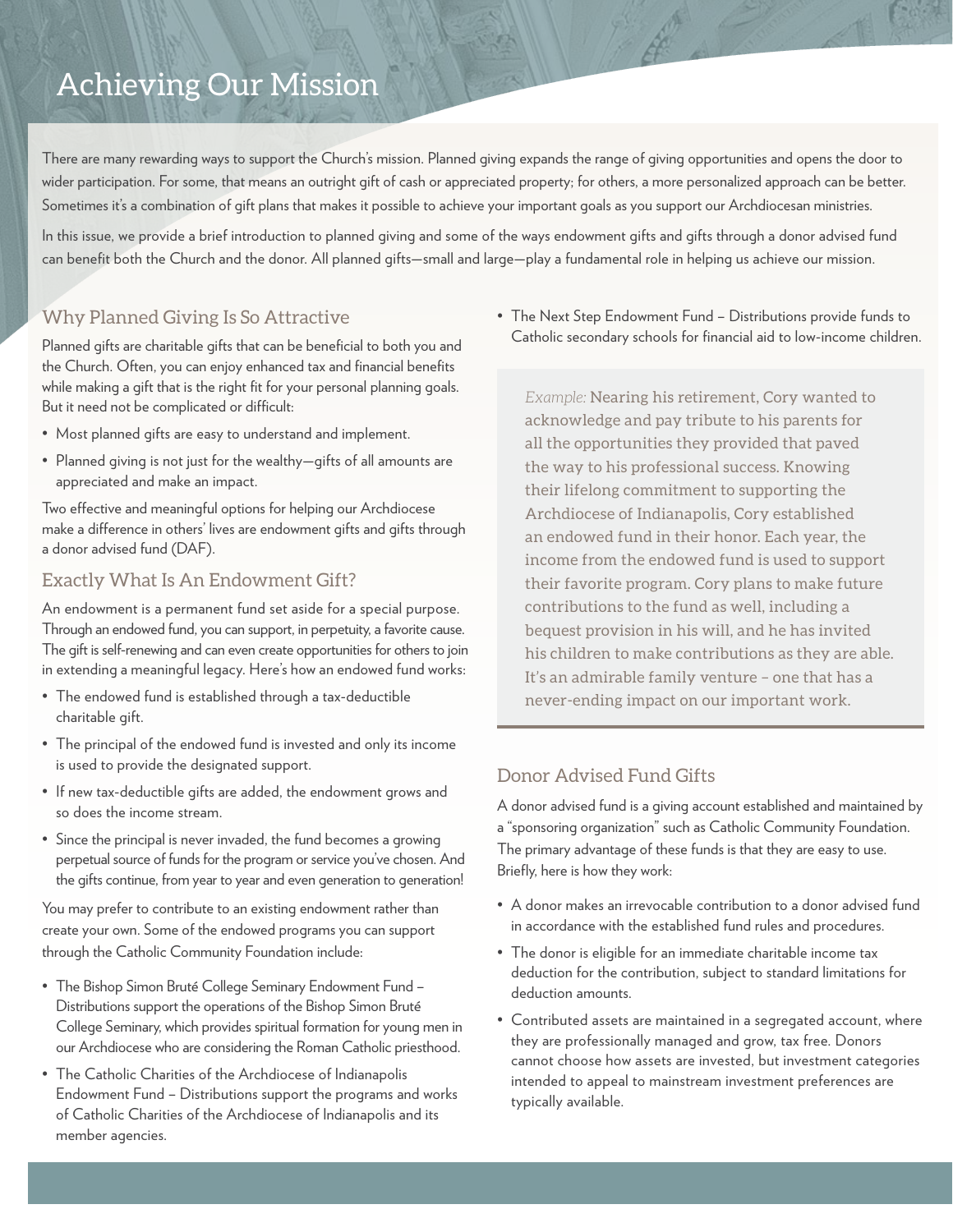• The donor recommends grants from the account according to the guidelines established by the fund—however, the sponsoring organization, by law, must retain the right to control the donated property (including the right to sell and invest the assets) and the right to reject the donor's recommendation concerning the timing or propriety of a distribution. The donor can recommend grants at the time of the initial contribution to the fund or at future dates, according to fund guidelines.

#### A Donor Cannot Do Any Of The Following:

- Satisfy a legally binding pledge to a particular charity with a DAF distribution.
- Direct distributions from a DAF to a private foundation, or
- Appropriate any other use that is accompanied by a donor benefit (such as tickets or sponsoring a table at a charitable event).

If you already participate in a donor advised fund, consider directing a gift to Catholic Community Foundation. And if you would like to know more about donor advised funds that we sponsor, please contact us. We can tell you more about the options available through this type of gift arrangement.

#### We Can Help!

Gift planning is a meaningful and satisfying way to support the Church. We invite you to contact us if we can help you explore ways to support our ongoing ministries. Be sure to ask for our free brochure, Personal Financial Affairs—Your Book of Records. It's a good starting point for documenting information that is helpful to you, your family and your advisors. Thank you for your interest and generosity.  $\dagger$ 

### 30 Things to Know About CCF

In 2017, the Catholic Community Foundation (CCF) is marking 30 years of helping donors in the Archdiocese of Indianapolis make a difference in our Catholic community. Over the last three decades, we've been devoted to significantly making an impact in central and southern Indiana by helping donors fulfill their charitable goals. As we look forward to more decades of service to our Archdiocese, we want to share some quick, easy facts about the numbers, practice and spirit of CCF.

- **1.** We're celebrating **30 years of service.** We were established in 1987 by Archbishop Edward T. O'Meara as a 501(c)(3) tax-exempt entity.
- **2.** Our official birthday is **June 25, 1987.**
- **3.** We're the **1st Catholic foundation** in Indiana under the auspices of a Catholic diocese and the **3rd largest in the U.S.**
- **4.** CCF manages more than **\$180 million** in assets with more than **<sup>470</sup>** endowment funds and donor-advised funds.
- **5.** The minimum amount to establish an endowment fund is **\$5,000.**
- **6.** Over the last 30 years, we have awarded more than **\$105.5 million** in grants to parishes, schools and Catholic agencies.
- **7.** Our donors' gifts qualify for estate and income tax charitable deductions under the Internal Revenue Code.
- **8.** We work with Archdiocesan ministries—which include parishes, schools and agencies—to create and grow their permanent endowment funds.
- **9.** Endowment funds may be named to memorialize or honor a donor's family member or loved one. *(Continued on back...)*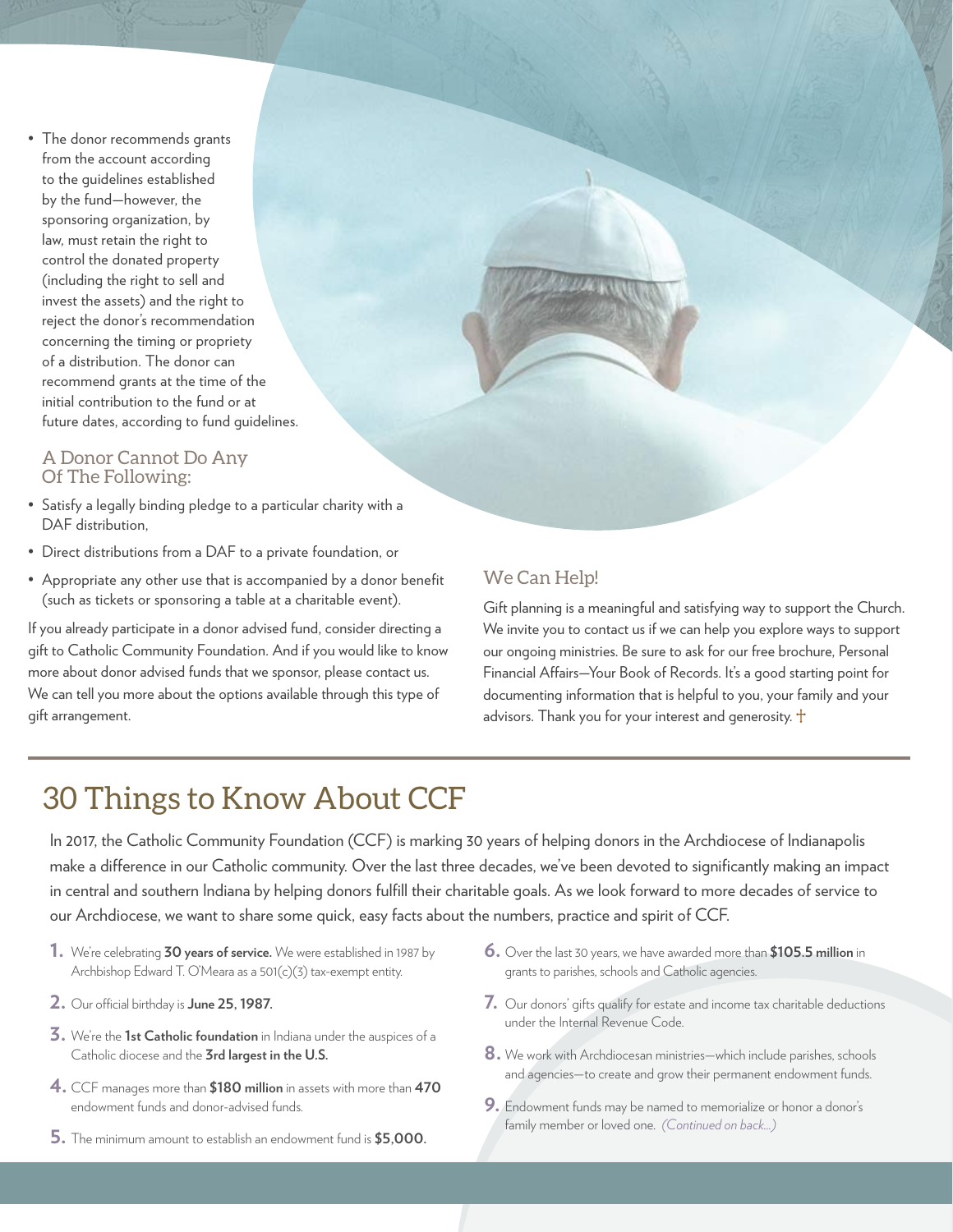### CAHOLIC COMMUNITY FOUNDATION, INC

-<br>Serving the Archdiocese of Indianapolis since 1987

For God. For Others. Forever.

### **Creating a legacy. Invested in faith.**

We hope this newsletter issue has again provided insight into practical ways to meet your philanthropic goals. Please take a moment to complete the form below or contact us by phone or email.

**1-800-382-9836 ext. 1482 JFeltz@archindy.org**

| Name<br><b>Address</b><br>City/State/Zip                                                                                                      |  |
|-----------------------------------------------------------------------------------------------------------------------------------------------|--|
|                                                                                                                                               |  |
|                                                                                                                                               |  |
|                                                                                                                                               |  |
| Phone                                                                                                                                         |  |
| Email                                                                                                                                         |  |
| l am interested in making a gift from my IRA –<br>please contact me.                                                                          |  |
| Please send information about making a gift of<br>appreciated stock.                                                                          |  |
| Tell me more about charitable gift annuities -<br>the gift option that provides lifetime income.                                              |  |
| l am interested in learning more about gifts<br>through my will and remembering Catholic<br>parishes, schools and ministries important to me. |  |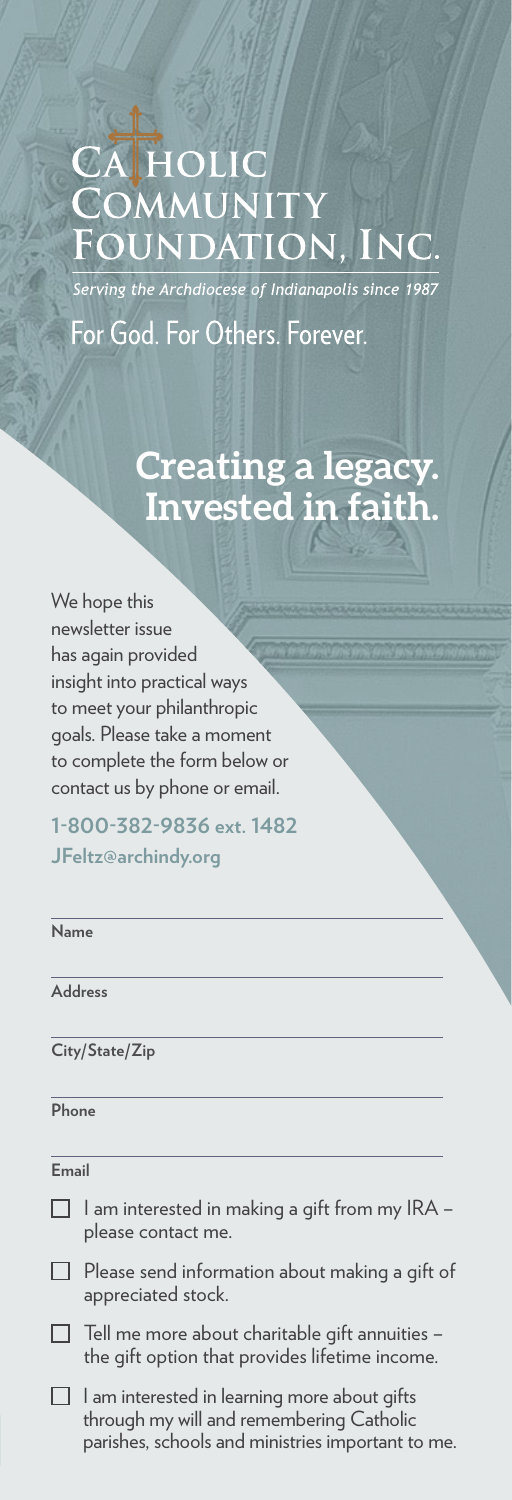can also have eternal life. can also have eternal life.Your charitable giving Your charitable giving Place Stamp Here

Joanna S. Feltz, J.D.<br>Archdiocese of Indianapolis<br>Catholic Communitiy Foundation, Inc.<br>1400 N. Meridian Street<br>Indianapolis, IN 46202-2367 Catholic Communitiy Foundation, Inc. Indianapolis, IN 46202-2367 Archdiocese of Indianapolis 1400 N. Meridian Street Joanna S. Feltz, J.D.